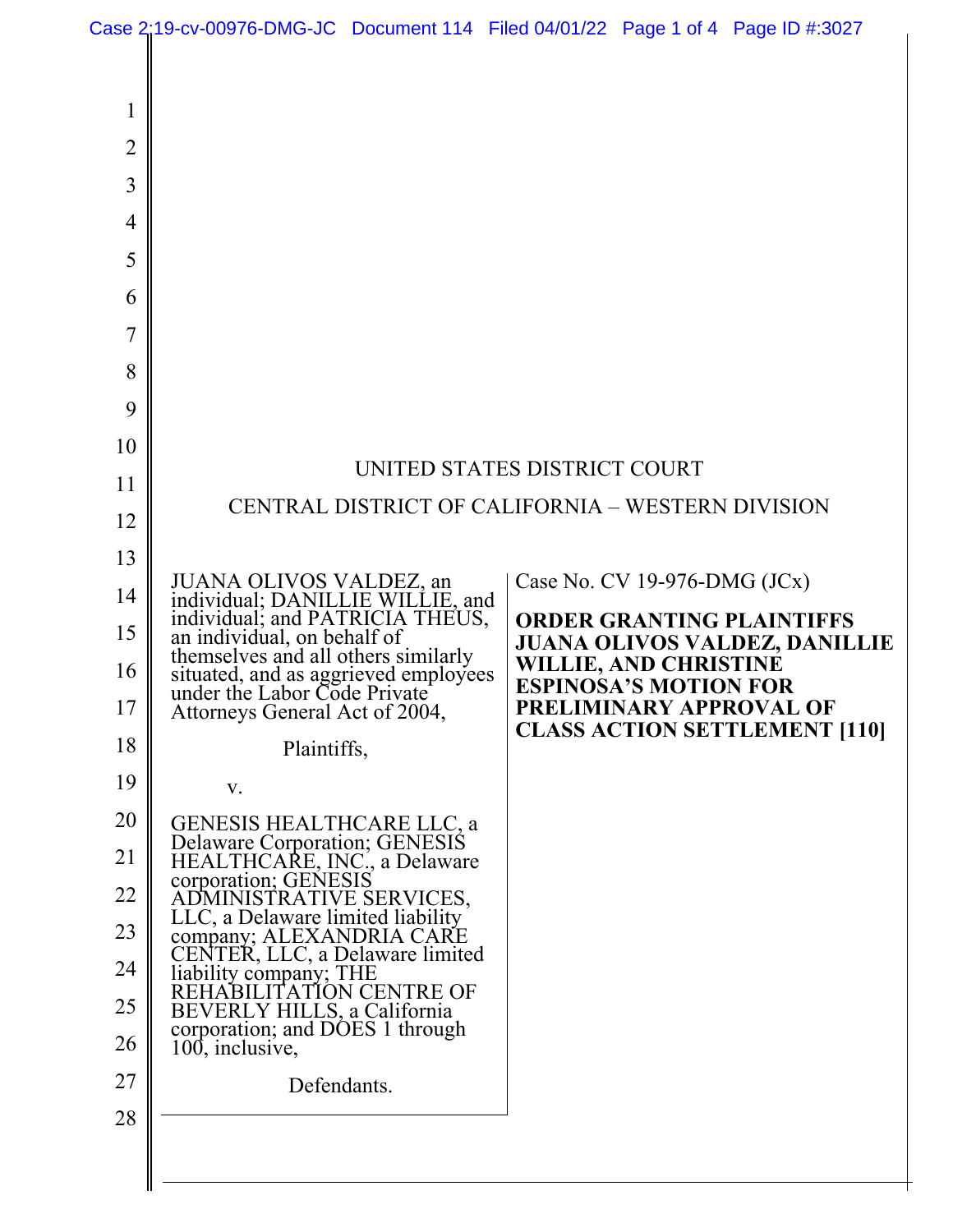1 2 3 4 5 6 Plaintiffs Juana Olivos Valdez, Danillie Willie, and Christine Espinosa's Motion for Preliminary Approval of Class Action Settlement came on regularly for hearing on April 1, 2022, before the undersigned judge. The Court, having considered Plaintiffs' motion and the Declarations of Launa Adolph and Ronald Bae and all exhibits thereto, including the Stipulation of Class Action Settlement ("Stipulation"), and for good cause appearing, HEREBY ORDERS AS FOLLOWS:

7 8 9 10 11 12 1. The Court finds on a preliminary basis that the Class Representatives and Class Counsel have adequately represented the Class Members, the proposed Settlement was negotiated at arm's length, the relief provided to the Class Members is adequate, and the proposed Settlement treats class members equitably relative to each other. The Court therefore finds on a preliminary basis that the Settlement meets the requirements for preliminary approval.

13 14 15 16 17 18 19 20 21 2. The Court approves, as to form and content, the Notice of Class Action Settlement, attached as Exhibit 1 to the Stipulation (subject to the Court's edits), and the Information Sheet, attached as Exhibit 2 to the Stipulation. The Court finds that the mailing of these documents comprising the Notice Packet to each Class Member's last known address is the best notice practicable under the circumstances, and when completed, shall constitute due and sufficient notice of the class action, proposed Settlement, and the final approval hearing to all persons entitled to such notice in full compliance with the requirements of due process and the Federal Rules of Civil Procedure.

22 23 24 25 26 27 28 3. The Court finds, for settlement purposes only, that the class meets the requirements for certification under Federal Rule of Civil Procedure 23, in that: (1) the class is so numerous that joinder of all Class Members is impracticable; (2) there are questions of law and fact common to the class; (3) Plaintiffs' claims are typical of the claims of the class; (4) Plaintiffs and their counsel will fairly and adequately protect the interests of the Class; and (5) questions of law and fact common to Class Members predominate over any questions affecting only individual Class Members,

1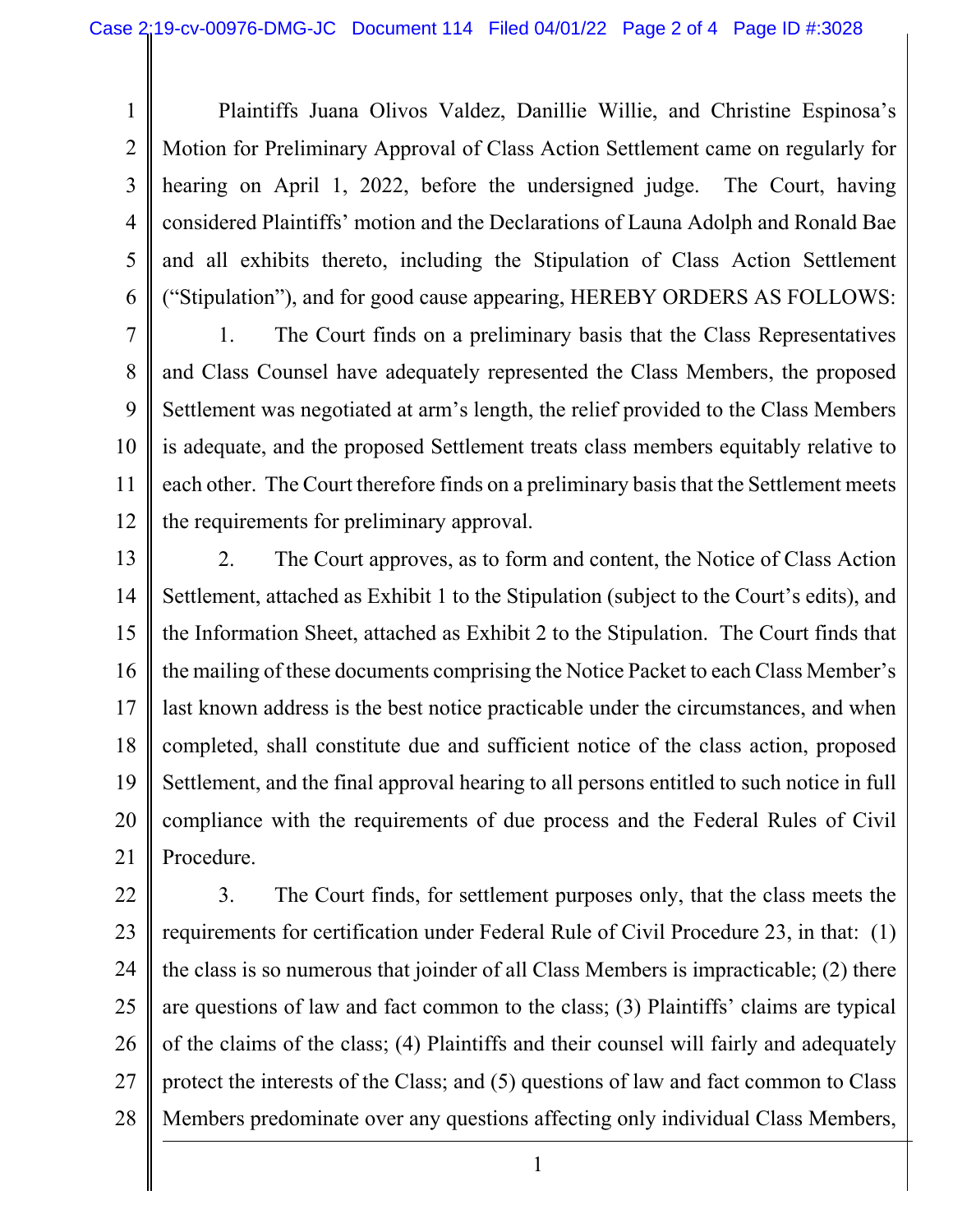1 2 3 4 5 6 7 8 9 10 11 12 13 14 15 16 17 18 19 20 21 22 23 24 25 26 27 28 and a class action is superior to other available methods for fairly and efficiently adjudicating the controversy. 4. The Court hereby provisionally certifies the following class: All persons employed by Defendants as non-exempt employees in the State of California at any time during the Class Periods. 5. The Court appoints, for settlement purposes only, Plaintiffs Juana Olivos Valdez, Danillie Willie, and Christine Espinosa as class representatives. 6. The Court appoints, for settlement purposes only, Matthew J. Matern, Launa Adolph, Kayvon Sabourian, and Shooka Dadashzadeh of Matern Law Group, PC and Ronald H. Bae and Olivia D. Scharrer of Aequitas Legal Group to serve as class counsel. 7. The Court appoints CPT Group as the Settlement Administrator. The Court authorizes the Settlement Administrator to mail the Notice Packets to the Class Members, pursuant to the terms of the Stipulation. 8. A hearing to determine whether the Settlement is fair, reasonable, and adequate to the Class Members and whether the Settlement should be finally approved ("Final Approval Hearing") shall be held on **July 29, 2022** at **10:00 a.m.**, in Courtroom 8C of the United States District Court for the Central District of California, located at 350 West 1st Street, Los Angeles, CA, 90012. The Court reserves the right to adjourn or continue the date of the Final Approval Hearing without further notice to Class Members, and retains jurisdiction to consider all further applications or motions arising out of or connected with the Settlement. 9. The Parties are ordered to carry out the Settlement according to the terms of the Settlement. // // // //